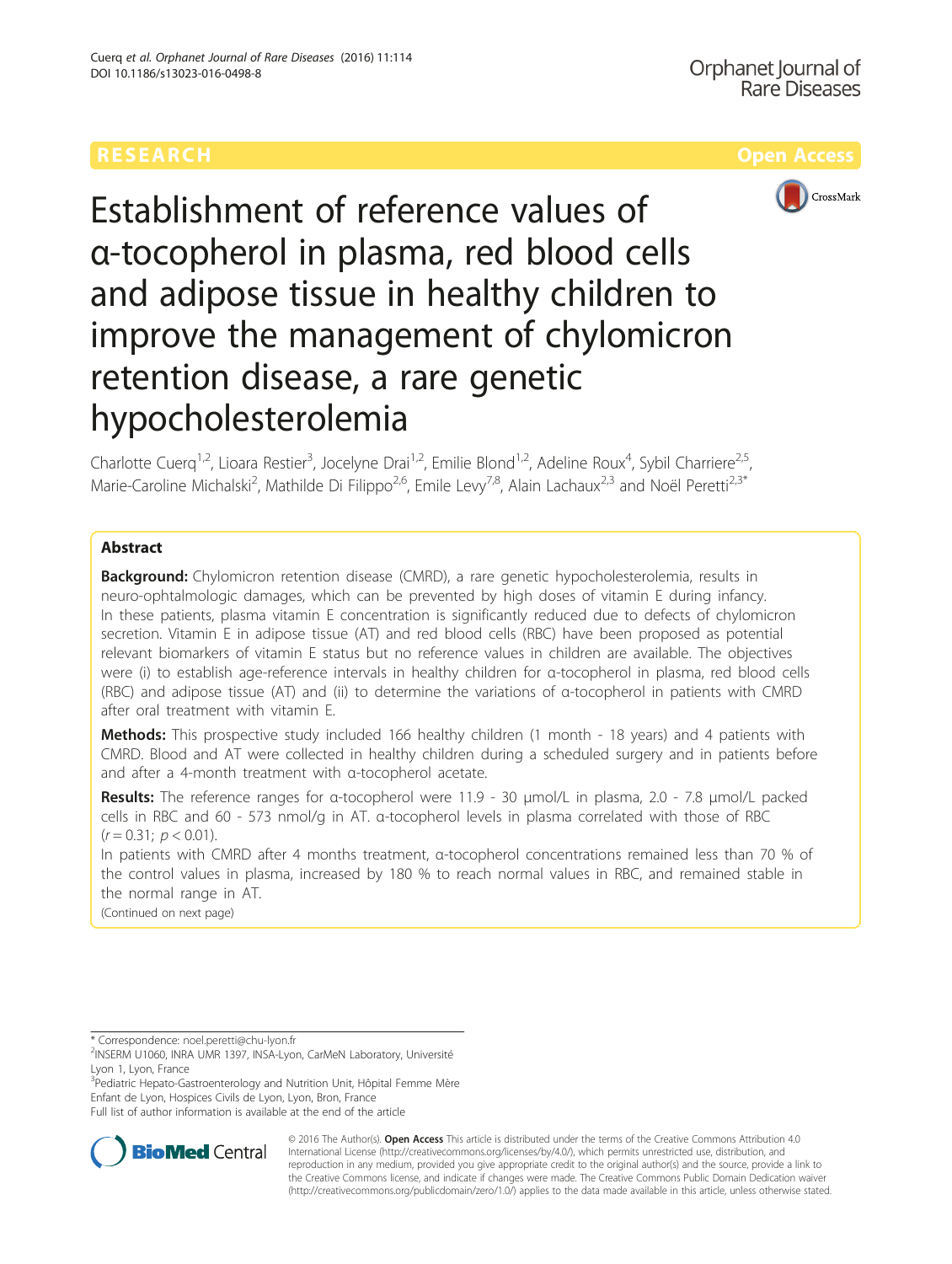## (Continued from previous page)

Conclusion: This study establishes pediatric reference intervals for α-tocopherol in plasma, RBC and AT. These values will be beneficial in assessing accurate α-tocopherol status in children and to optimize the monitoring of rare diseases such as CMRD. Our data suggest that RBC α-tocopherol, appears as a relevant biomarker to appreciate the effectiveness of treatment with α-tocopherol in patients with a rare primary hypocholesterolemia. The biopsy of AT could be used at diagnosis to assess the severity of the vitamin E deficiency and periodically after a long duration of vitamin E therapy to assess whether the treatment is effective, based on reference intervals defined in this study.

Keywords: α-tocopherol, Vitamin E, Red blood cells, Adipose tissue, Primary hypocholesterolemia, Anderson's disease, Chylomicron retention disease, Reference interval

# Background

Vitamin E is known to be an essential micronutrient for promoting the development and maintaining the health due to its antioxidant and non-antioxidant biological activities [\[1, 2](#page-8-0)]. As a chain-reaction breaking antioxidant, vitamin E prevents the propagation of lipid-peroxidation, especially of polyunsattured fatty acids of cell membranes and low-density lipoproteins (LDL) from oxidation by free radicals. It also modulates genes expression and enzymatic activities and inhibits cell proliferation, platelet aggregation and monocyte adhesion [\[3](#page-8-0)]. Chylomicron Retention Disease (CMRD) (OMIM#246700), also called Anderson's Disease (OMIM#607689), is a rare genetic disease due to mutations in the SARA2 gene coding for the Sar1b GTPase protein [\[4](#page-8-0)]. It is among the genetic syndromes associated with congenital lipid malabsorption such as abetalipoproteinemia (ABL) and familial hypobetalipoproteinemia, a heterogeneous group of disorders characterised by a decrease of LDL-cholesterol (LDLc) and apolipoprotein B (Apo B) [[5](#page-8-0)]. The clinical expression of these diseases is an important lipid malabsorption with severe malnutrition in the neonatal period along with ataxic neuropathy and ophthalmologic impairments during the second decade of life due to α-tocopherol deficiency [[6](#page-8-0)]. In these patients, plasma vitamin E concentration is significantly reduced due to defects of chylomicron assembly and secretion, which are obligatory for its absorption. Similarly, the lack of low-density lipoproteins (LDL) and very-low-density lipoproteins (VLDL), necessary for its transport into the blood, are additional complicating factors. As plasma tocopherol is a poor indicator of body vitamin E stores in familial hypocholesterolemia, we needed an alternative measure less dependent on blood lipids for their monitoring. It has been estimated that about 90 % of the total body content of tocopherol is found in adipose tissue [\[7\]](#page-8-0). Therefore, vitamin E in adipose tissue (AT) has been proposed as a potential indicator of long-term intake of vitamin E. Studies performed in ABL patients have shown that treatment with large doses (10 g/d) of vitamin E prevented complications and increased tocopherol concentration in AT to normal levels [\[8](#page-9-0), [9](#page-9-0)]. However, while

some data on the concentration of vitamin E in AT are available in the literature pertinent to adults [[10](#page-9-0)–[12](#page-9-0)], there are no reference values for children. The age factor may influence the level of the micronutrients in healthy people as is the case for vitamin A [[13](#page-9-0), [14](#page-9-0)]. In addition, the AT biopsy remains an invasive procedure difficult to perform during the systematic management of children with primary hypocholesterolemia. An easier alternative could be to measure vitamin E levels in red blood cells (RBC) but the scientific literature is deficient in reference values for vitamin E levels in RBC in American and European children.

The objectives of our study were, therefore, first to establish reference intervals for α-tocopherol in plasma, RBC and AT in healthy children aged 1 month to 18 years, and second to determine whether the measurement of α-tocopherol in RBC could be an alternative to the AT biopsy to determine the vitamin E status in patients with CMRD.

## **Methods**

# Design and subjects

# Healthy controls

Eligible subjects were healthy children aged 1 month to 18 years with a scheduled surgery. Children were recruited from the digestive or orthopedic surgical units of a university pediatric hospital. Exclusion criteria for the study were dyslipidemia, malnutrition, renal or hepatic diseases and vitamin E treatment. The study protocol was approved by the hospital ethics committee. The parents (and children when they were old enough) signed a non-opposition form. Patients were enrolled without regardless of race, gender or ethnic background. Children were divided into three age groups: 1 month to 2 years, 2 - 11 years, 12 - 18 years based on slightly modified international recommendations [\[15](#page-9-0)]. They were recruited from January 2009 to October 2011.

# CMRD patients

Four patients with CMRD (3 girls and 1 boy, from 15 to 21 years, mean age = 19 years) were also included in the present study. All patients have been treated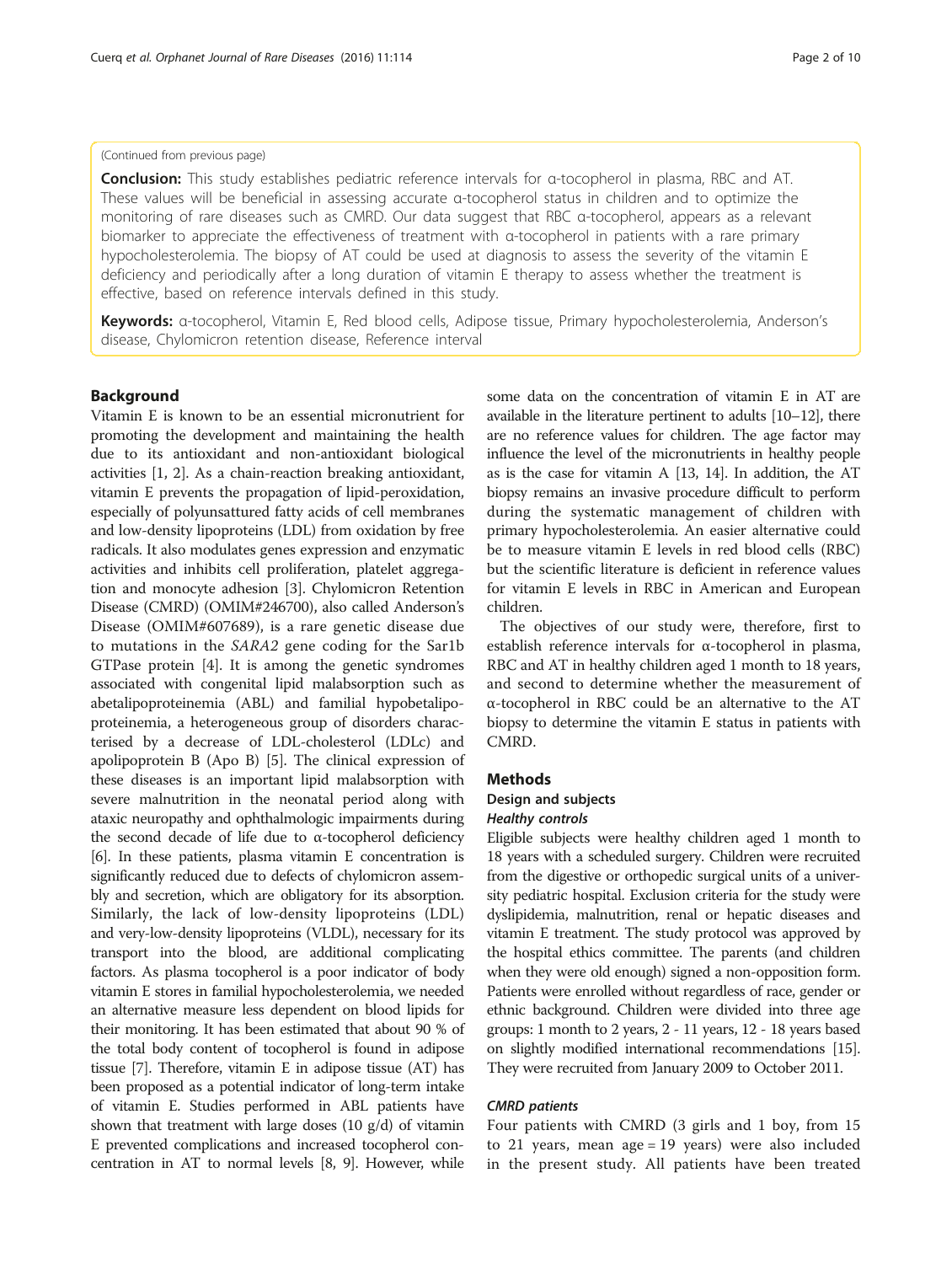for several years by 50 mg/kg/d of α-tocopherol acetate. To evaluate the variation of α-tocopherol status, patients had a 2 month-washout period and they were then treated for 4 months with 50 mg/kg/d of tocopherol acetate. Alphatocopherol concentrations were measured in plasma, RBC and AT at the beginning and the end of the 4 months of treatment. The study protocol was approved by the hospital ethics committee and by the National Agency for Medicines and Health Products and complied with the Helsinki Declaration. If the child was a minor, a detailed informed consent form was signed by the child and his parents. When they were major, the children signed their own consent before their participation in the study.

# Sample collection and processing Healthy controls

At the time of peripheral venipuncture, 6 ml of blood (3 mL sample in lithium heparin and 3 mL sample in additive clot activator tubes) were collected for determination of lipid profile and vitamin E in plasma and RBC. The tubes were processed within 4 hours after collection. At the beginning of surgery, three samples of approximately 100 mg of subcutaneous AT were collected for determination of vitamin E concentration in AT. Immediately, AT samples were washed with 1 mL saline solution, kept in a plastic adaptor, and frozen in liquid nitrogen and then stored  $<$  -70 °C.

# CMRD patients

Before the beginning and at the end of the 4 months treatment with α-tocopherol acetate, 6 ml of blood were collected for determining the lipid profile and vitamin E concentrations in plasma and in RBC. After local anesthesia, two samples of approximately 50 mg of abdominal subcutaneous AT were collected by needle for determination of vitamin E in AT. Samples were processed as described for controls.

# High pressure liquid chromatography (HPLC) analysis of vitamin E

Plasma, erythrocytes and adipose tissue samples for determination of α-tocopherol concentrations were analyzed by HPLC using a Summit Dionex system (Thermo Fisher Scientific) and Chromeleon software (version 6.80, Thermo Fisher Scientific). Two levels of internal quality control were assayed at the beginning of each run. Furthermore, the laboratory participated regularly in external qualityassurance programs allowing monitoring of the measurement methods (bias and total error).

# Plasma assay

Briefly, after precipitation of plasma proteins by ethanol, α-tocopherol was extracted into hexane, evaporated under nitrogen and the dried residue was dissolved in methanol/ ethanol (85/15, v/v).

The eluate was analyzed by HPLC at 292 nm. Separation was carried out on an Adsorbosphere HS C18 3 mm (Interchim) held at 37 °C, using a gradient elution system starting with 100 % methanol-acetonitrile (40/60, v/v) and ending with a 100 % mixture of methanolacetonitrile-dichloromethane (46/30/24, v/v) as described by Steghens et al [[16](#page-9-0)]. Tocol was used as internal standard for measurement of vitamin E concentration to correct losses during liquid/liquid extraction. The intra-assay coefficients of variation (CV) for α-tocopherol in plasma were 2.4 and 1.1 % at respectively 17 and 40 μmol/L. The inter-assay CVs were respectively 3.9 % and 4 % at the same levels of concentration.

## Erythrocytes assay

Erythrocytes were prepared for tocopherol analysis as previously described [\[17\]](#page-9-0). In brief, erythrocytes were washed 3 times in saline solution (9 g/L NaCl) containing pyrogallol (10 g/L) and resuspended in this solution to give a hematocrit of 50 % and 1 mL aliquots of washed erythrocytes were stored at < -70 °C until analysis. Alphatocopherol was analysed as described above. The intraassay CV was 4.1 % at 5.3 μmol/L packed cells.

## Adipose tissue assay

AT samples were removed from the connector, cut into smaller pieces, weighed (32.5 mg on average), transferred to a ground glass tissue grinder containing ethanol and an internal standard (Tissue Grind Comp Sz 20 Kontes Kimble-Chase LLC) and chilled on ice. The AT was ground and produced a uniform homogenate. The homogenate was transferred to a 7 ml glass tube and α-tocopherol was extracted by hexane as described above. The intra-assay CV was at 10.1 % at 460 nmol of α-tocopherol per gramme of adipose tissue.

## Measurement of serum lipids concentration

Total cholesterol, triglycerides and HDL-cholesterol were measured by routine laboratory procedures using an automated analyzer (Architect, Abbott Diagnostic). The inter-assay coefficient of variation was less than 3 % over the sample concentration range for these analytes. LDLcholesterol was calculated using the Friedwald formula.

## Data analysis

The characteristics of healthy children and patients were reported using descriptive statistics (e.g. mean, standard deviation) for each age group and for all children. Reference intervals were established according to the Clinical and Laboratory Standards Institute (CLSI) and the International Federation of Clinical Chemistry (IFCC) guidelines on defining, establishing, and verifying reference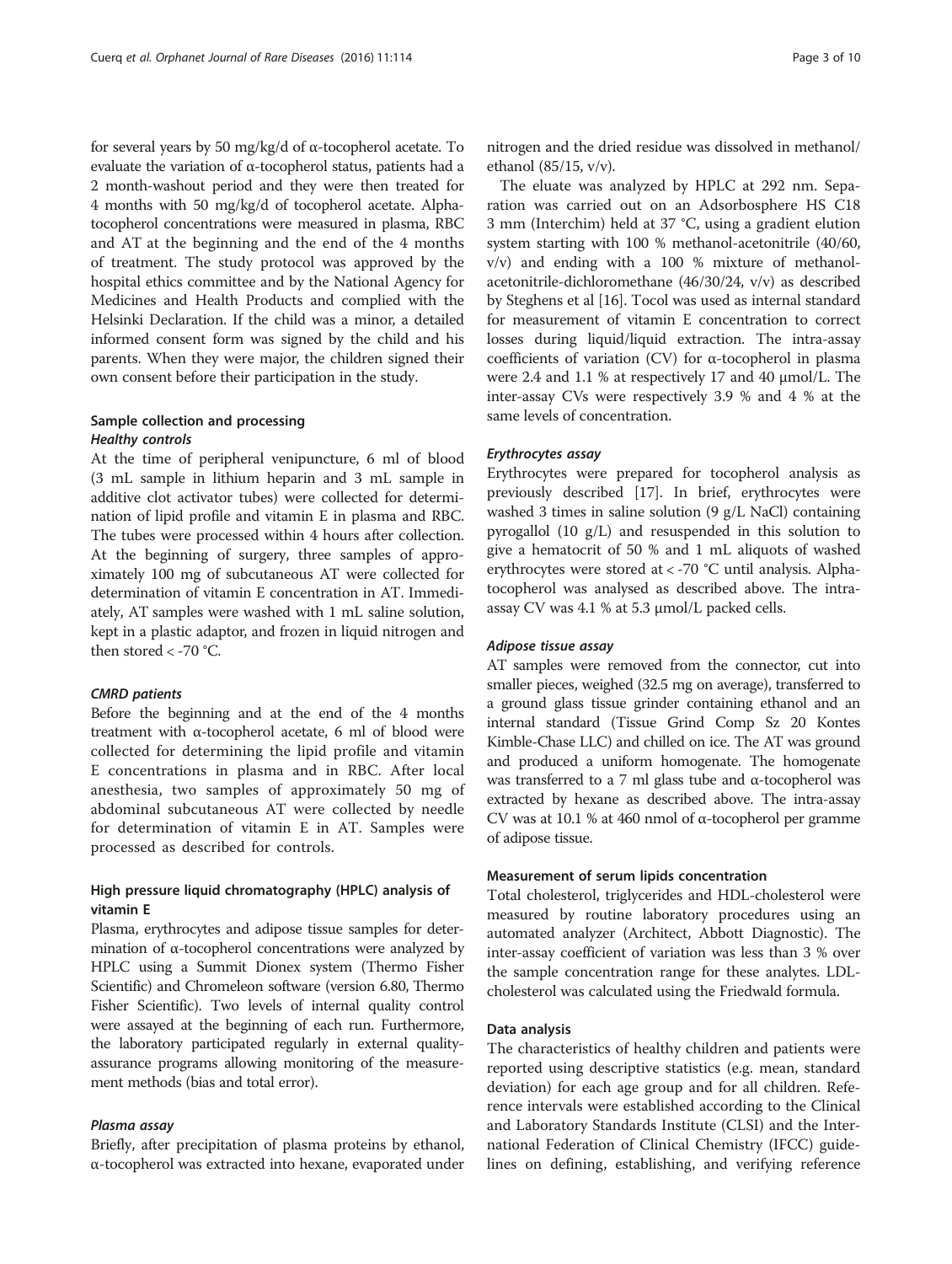(C28-A3) [\[18, 19](#page-9-0)]. Results were reviewed to detect outliers using the Tukey's test prior to estimating reference intervals. Since the number of sample by age was less than the recommended 120, the non parametric percentile method was used to estimate reference intervals. Spearman's rank correlations coefficients were calculated between AT, RBC plasma α-tocopherol concentration and cholesterol. Twoway analysis of variance (ANOVA) were performed to assess the influence of age and gender on  $\alpha$ -tocopherol. Analyses were performed using SAS version 9.2 (SAS Institute) and MedCalc version 12.7.0.0 (MedCalc software).

# Results

# Healthy controls

Of 402 eligible individuals, 234 (58 %) declined participation, mainly because of parental concern and 2 cancelled their appointment. Finally, 166 (73 females, 43 %) were included in the analysis. The flowchart for the healthy children is represented in Fig. 1. The main indications for surgery were a cryptorchidism (29 %) or a hernia repair (majority were inguinal or umbilical hernias) (27 %). The other interventions were orthopedic (19 %), urology and nephrology interventions (13 %) or miscellaneous (12 %). For the 166 subjects enrolled, the data were available: i) from 160 subjects for plasma tocopherol, ii) from 99 subjects for RBC tocopherol and iii) from 145 subjects for AT tocopherol for various reasons (difficulties in AT biopsy and venipuncture, or no valid analyses due to logistical and storage problems). Results were reviewed to detect outliers using Tukey's test prior to analysing data, 4 outliers were excluded for plasma and RBC tocopherol analysis and 1 outlier was excluded for AT tocopherol analysis. The age and anthropometric characteristics of the study participants are described in Table [1](#page-4-0). Mean and

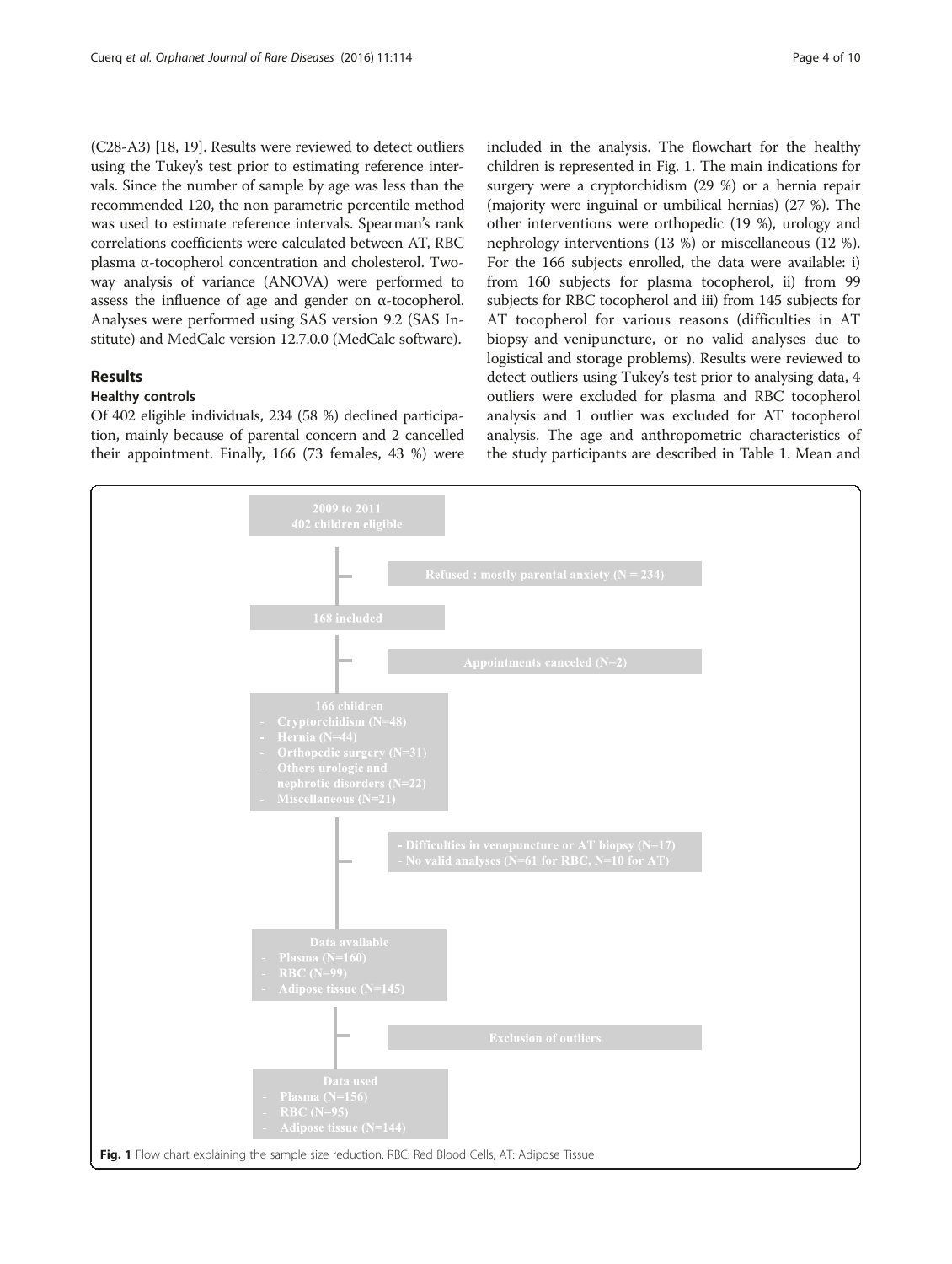|                            | Healthy children |                  |                  |                  |                 |  |
|----------------------------|------------------|------------------|------------------|------------------|-----------------|--|
|                            | $0 - 2$ years    | $2 - 12$ years   | 12 - 18 years    | Total            | Total           |  |
| n                          | 56               | 75               | 35               | 166              | $\overline{4}$  |  |
| Sex (F/M)                  | 24/32            | 32/43            | 17/18            | 73/93            | 3/1             |  |
| Age (y)                    | $1.2 \pm 0.6$    | $5.9 \pm 2.9$    | $14.9 \pm 1.7$   | $6.2 \pm 5.4$    | $19 \pm 2.8$    |  |
| Weight (kg)                | $9.5 \pm 2.9$    | $21.7 \pm 9.1$   | $55.3 \pm 15.4$  | $24.7 \pm 19.3$  | $54.0 \pm 11.2$ |  |
| Height (cm)                | $74.7 \pm 11.3$  | $114.1 \pm 19.0$ | $163.0 \pm 12.1$ | $111.6 \pm 35.4$ | $160 \pm 9.9$   |  |
| BMI ( $\text{kg/m}^2$ )    | $16.85 \pm 2.0$  | $16.01 \pm 1.9$  | $20.4 \pm 4.2$   | $17.23 \pm 3.1$  | $20.2 \pm 3.6$  |  |
| Total cholesterol (mmol/L) | $3.74 \pm 0.8$   | $3.98 \pm 0.8$   | $3.95 \pm 0.6$   | $3.93 \pm 0.7$   | $2.31 \pm 0.8$  |  |
| HDL cholesterol (mmol/L)   | $1.20 \pm 0.5$   | $1.31 \pm 0.3$   | $1.27 \pm 0.2$   | $1.28 \pm 0.4$   | $0.5 \pm 0.1$   |  |
| LDL cholesterol (mmol/L)   | $2.24 \pm 0.6$   | $2.39 \pm 0.6$   | $2.28 \pm 0.5$   | $2.33 \pm 0.6$   | $1.50 \pm 0.7$  |  |
| Triglycerides (mmol/L)     | $0.82 \pm 0.5$   | $0.63 \pm 0.4$   | $0.90 \pm 0.5$   | $0.74 \pm 0.4$   | $0.68 \pm 0.3$  |  |
| Apolipoprotein B (g/L)     | $0.68 \pm 0.2$   | $0.66 \pm 0.5$   | $0.63 \pm 0.1$   | $0.65 \pm 0.2$   | $0.37 \pm 0.2$  |  |

<span id="page-4-0"></span>Table 1 Physical and biochemical parameters of included healthy children and patients with Chylomicron Retention Disease (CMRD)

Results as expressed as mean ± standard deviation

reference values for plasma, RBC and AT α-tocopherol concentrations by age-specific distribution are reported in Table 2. No difference attributable to sex was found in this study for α-tocopherol neither in plasma, RBC nor AT (data non shown). Mean plasma concentrations decreased slightly with age from 22.1 (children 1 month to 2 years) to 19.8 μmol/L (children 12 to 18 years) ( $p < 0.05$ ) as well as mean AT α-tocopherol concentrations from 291 to 177 nmol/g ( $p < 0.01$ ). RBC α-tocopherol concentrations

Table 2 Age-partitioned pediatric reference intervals for vitamin E in plasma, red blood cells (RBC) and adipose tissue

| Test                                      | Age<br>(years) | Samples (n) | Mean | Lower<br>limit | Upper<br>limit |
|-------------------------------------------|----------------|-------------|------|----------------|----------------|
| Plasma a-tocopherol<br>$(\mu mol/L)$      | $0 - 2$        | 48          | 22.1 | 11.8           | 34.2           |
|                                           | $2 - 12$       | 73          | 20   | 11.9           | 30.2           |
|                                           | $12 - 18$      | 35          | 19.8 | 11.6           | 27.6           |
|                                           | $0 - 18$       | 156         | 20.6 | 11.9           | 30             |
| a-tocopherol/<br>cholesterol ratio        | $0 - 18$       | 113         | 5.27 | 3.3            | 7.1            |
| a-tocopherol/<br>triglycerides ratio      | $0 - 18$       | 113         | 33.3 | 9.6            | 55.3           |
| RBC a-tocopherol<br>(µmol/L packed cells) | $0 - 2$        | 30          | 5.47 | 2.5            | 9.9            |
|                                           | $2 - 12$       | 37          | 4.67 | 1.7            | 7.8            |
|                                           | $12 - 18$      | 28          | 5.12 | 2.6            | 9.8            |
|                                           | $0 - 18$       | 95          | 4.96 | $\overline{2}$ | 7.8            |
| Adipose tissue<br>a-tocopherol (nmol/g)   | $0 - 2$        | 48          | 291  | 37             | 597            |
|                                           | $2 - 12$       | 64          | 267  | 61             | 596            |
|                                           | $12 - 18$      | 32          | 177  | 58             | 344            |
|                                           | $0 - 18$       | 144         | 258  | 60             | 573            |

were not influenced by age ranging from 4.67 to 5.47 μmol/ L packed cells  $(p = NS)$  (Fig. [2\)](#page-5-0).

Plasma α-tocopherol correlated significantly with total cholesterol ( $r = 0.49$ ,  $p < 0.001$ ), LDLc ( $r = 0.42$ ,  $p < 0.001$ ) and to a lesser value with RBC  $\alpha$ -tocopherol ( $r = 0.31$ ,  $p < 0.01$ ). Plasma and adipose α-tocopherol concentrations correlated only in the group of children aged 12 to 18 years ( $r = 0.35$ ,  $p < 0.1$ ). No correlation was found in this study between RBC and AT α-tocopherol ( $r = -0.02$ ,  $p = NS$ ).

# CMRD patients

As expected for individuals affected with CMRD, we observed lower concentrations of total cholesterol, LDLc, HDLc and Apo B in patients with CMRD compared with control subjects (Table 1).

After the wash out of 2 months and before the 4-month treatment period with α-tocopherol acetate, patients showed decreased plasma (med =  $5.8 \pm 3.7 \, \mu$ mol/L) and RBC (med =  $2.1 \pm 1.9 \mu$ mol/L packed cells) α-tocopherol concentrations. The median AT α-tocopherol concentration was  $276 \pm 227$  nmol/g, close to the concentration found in healthy control children.

After the 4 month-treatment period, the median  $\alpha$ tocopherol concentration increased from  $5.8 \pm 3.7$  to  $14.1 \pm 3.4$  µmol/L in plasma but remained less than 70 % of the mean observed in the controls. However, RBC α-tocopherol increased by 180 % up to 5.9 ± 1.4 μmol/L packed cells in RBC close to the mean observed in controls. The median AT α-tocopherol concentration remained stable and normal at  $266 \pm 217$  nmol/g (Fig. [3](#page-5-0)).

# **Discussion**

Only a few studies about antioxidant vitamins status for children have been carried out in the last decade in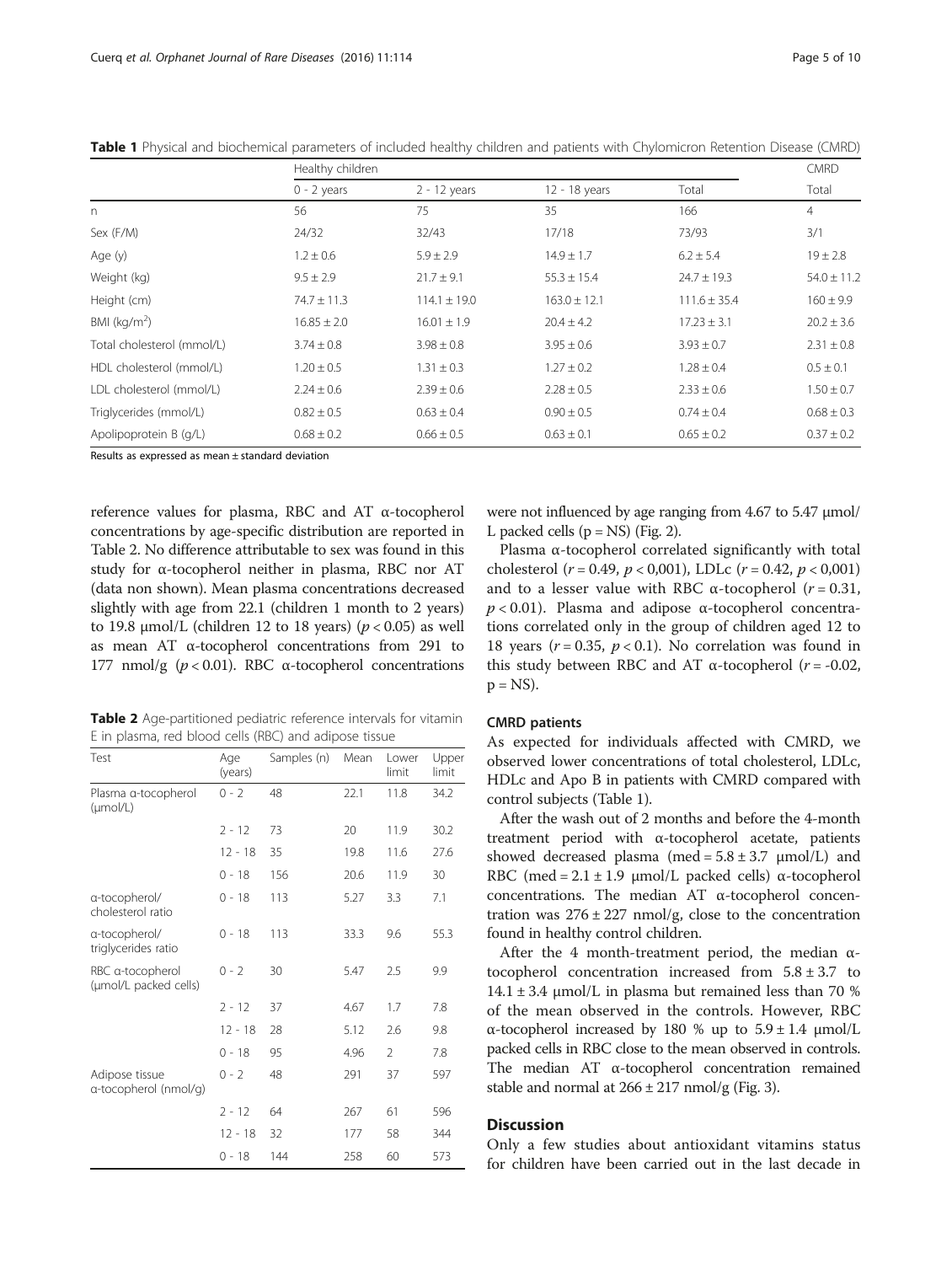<span id="page-5-0"></span>



# in healthy children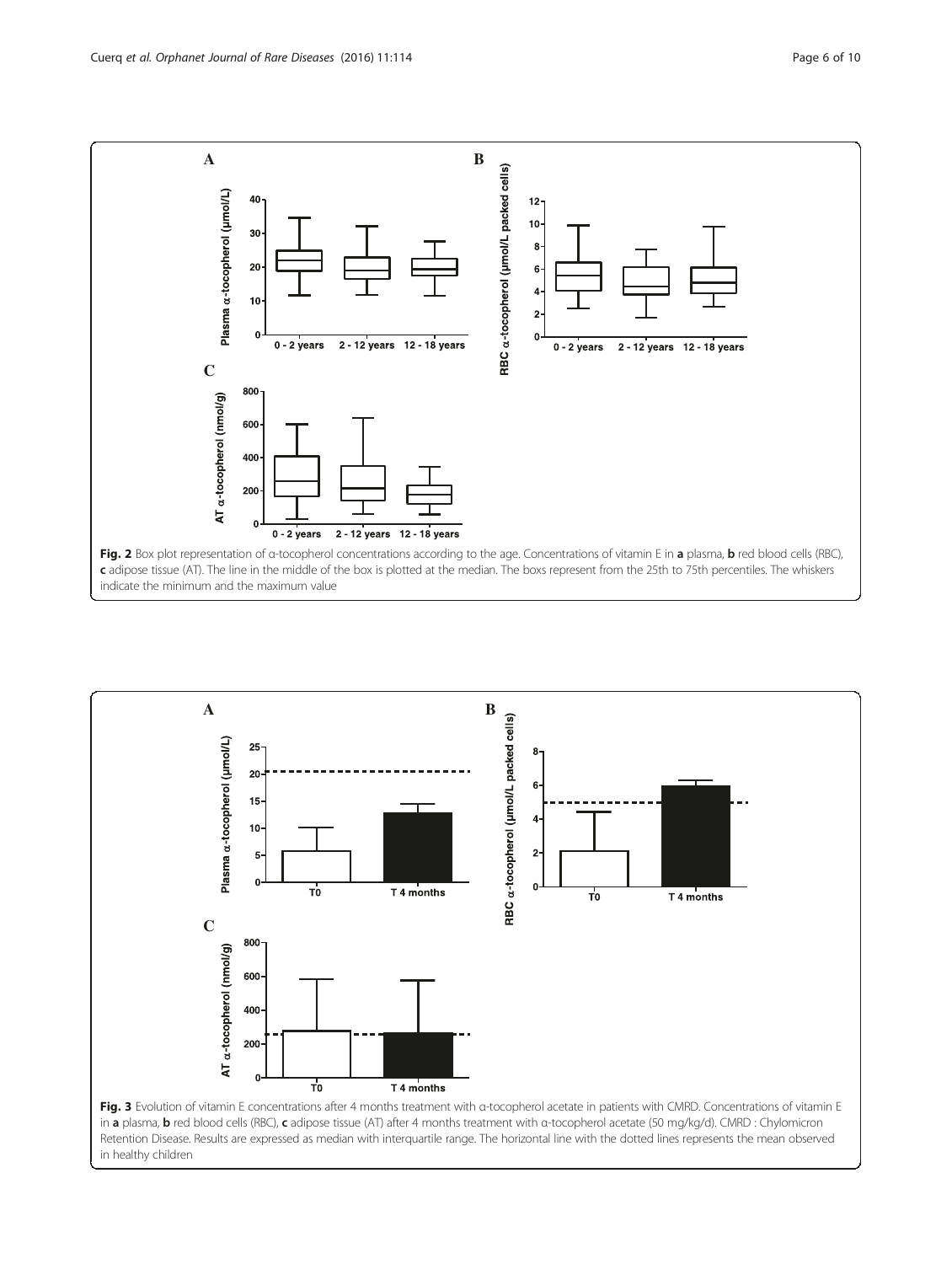<span id="page-6-0"></span>European countries and no data are available to our knowledge on the reference values of α-tocopherol in RBC and AT in American and European children. For the first time, this study i) establishes current reference intervals in children for the distribution of α-tocopherol in plasma, RBC and AT and provides information on the distribution of these variables by age in a cohort of French children from 1 month to 18 years ii) reports data on the concentration of vitamin E in CMRD patients in RBC and AT and their evolution during treatment.

# Plasma concentrations in healthy children/adolescents and in CMRD patients

In this prospective study of 166 healthy children, we reported mean plasma tocopherol concentrations and reference values very close to those observed previously in pediatric populations (Table 3) [[13](#page-9-0), [20, 21\]](#page-9-0). However, very few studies published reference intervals for very young children (<2 years old). Recently, Raizman et al. also reported that vitamin E levels rose within the first year of life and observed the widest interval within the first year of life assuming that the broad ranges could reflect changes over different gestational ages [\[14](#page-9-0)]. Values

reported in adults were different than those in children, as shown by the SU.VI.MAX study, which reported mean α-tocopherol concentrations close to 31 μmol/L in a cohort of 12,741 French volunteers aged  $35$  to  $> 60$  years [\[22\]](#page-9-0).

Vitamin E is transported in circulation by plasma lipoproteins mainly LDL and HDL [\[23, 24\]](#page-9-0). Mean cholesterol values reported in this study were closed to those reported in European children and adolescents in the HELENA and IDEFICS studies [\[25, 26\]](#page-9-0) and slightly lower than those reported among French children [\[27](#page-9-0)–[29\]](#page-9-0). Since α-tocopherol is known to increase with the degree of hyperlipidemia and is dependent on lipid metabolism for delivery to tissues, adjustment for total cholesterol or lipids is also important to assess vitamin E status in some special conditions such as cholestasis or cystic fibrosis [\[24, 30\]](#page-9-0). The observed vitamin E/lipid ratios observed in this study are in agreement with previous findings [\[14](#page-9-0), [24](#page-9-0), [31](#page-9-0)].

In CMRD patients, we confirmed that, even they were treated with α-tocopherol acetate 50 mg/kg/d, plasma α-tocopherol concentrations remained decreased because its absorption is impaired and lipoprotein transport pathways are saturated. Even if the α-tocopherol/cholesterol ratio reached normal values at the end of treatment, this ratio does not seem to be ideal since α-tocopherol and

Table 3 Table summarizing our data and those obtained in previous studies

|                                 | Our study                               | Studies in children                                                                                                            | Studies in adults                                                                                   |  |
|---------------------------------|-----------------------------------------|--------------------------------------------------------------------------------------------------------------------------------|-----------------------------------------------------------------------------------------------------|--|
| Plasma a-tocopherol             |                                         | 0 - 2 yr (n = 48): 22.1 $\mu$ mol/L 0 - <1 yr canadian children (n = 85):<br>5 - 50 µmol/L [14]                                | 35 - 45 yr french females ( $n = 2163$ ):<br>$29.8 \pm 6.7$ µmol/L [22]                             |  |
|                                 |                                         |                                                                                                                                | 35 - 45 yr french males ( $n = 138$ ):<br>$31.9 \pm 5.5$ µmol/L [22]                                |  |
|                                 |                                         | 1 - <19 yr canadian children ( $n = 245$ ):<br>14.5 - 33 µmol/L [14]                                                           | 45 - 50 yr french females ( $n = 1499$ ):<br>$31.0 \pm 6.6$ µmol/L [22]                             |  |
|                                 |                                         |                                                                                                                                | 45 - 50 yr old french males ( $n = 1379$ ):<br>$31.3 \pm 6.7$ µmol/L [22]                           |  |
|                                 |                                         | 2 - 12 yr (n = 73): 20 $\mu$ mol/L 10 - 15 yr french males and females<br>$(n = 263$ and 246): $\approx$ 20 and 21 µmol/L [20] | 50 - 60 yr old french females ( $n = 1645$ ):<br>$31.5 \pm 7.2$ µmol/L [22]                         |  |
|                                 |                                         |                                                                                                                                | 50 - 60 yr old french males ( $n = 1919$ ):<br>$32.5 \pm 7.4$ µmol/L [22]                           |  |
|                                 | 12 - 18 yr ( $n = 35$ ):<br>19.8 µmol/L | 12.5 - 17.49 yr european adolescents<br>$(n = 1053)$ : 23 µmol/L [21]                                                          | $> 60$ yr french females ( $n = 127$ ):<br>$33.2 \pm 7.5$ µmol/L [22]                               |  |
|                                 |                                         |                                                                                                                                | $> 60$ yr french males ( $n = 159$ ):<br>32.7 ± 9.3 µmol/L [22]                                     |  |
| RBC a-tocopherol                | 0 - 2 yr: 5.47 µmol/L<br>packed cells   | 3 - 6 yr : 4.65 µmol/L packed cells [33]                                                                                       | 4.09 µmol/L packed cells [33]                                                                       |  |
|                                 | 2 - 12 yr: 4.67 µmol/L<br>packed cells  | 7 - 10 yr : 4.07 µmol/L packed cells [33]                                                                                      | 5.1 µmol/L packed cells [35]                                                                        |  |
|                                 | 12 - 18 yr: 5.12 µmol/L<br>packed cells | 11 yr: 4.09 µmol/L packed cells [33]                                                                                           | 18.5 nmol/g Hb ( $\approx$ 6.60 µmol/L packed<br>cells if $Hb = 150$ g/L and haematocrit 0.42) [34] |  |
| Adipose tissue a-<br>tocopherol | 0 - 2 yr: 291 nmol/g AT                 | None                                                                                                                           | 192 $\mu$ g/g fatty acids ( $\approx$ 292 nmol/g AT) [12]                                           |  |
|                                 | 2 - 12 yr: 267 nmol/g AT                |                                                                                                                                | 190 nmol/g AT in 347 males and 286 nmol/g<br>in 111 females [11]                                    |  |
|                                 | 12 - 18 yr: 177 nmol/g AT               |                                                                                                                                | 199 nmol/g AT [10]                                                                                  |  |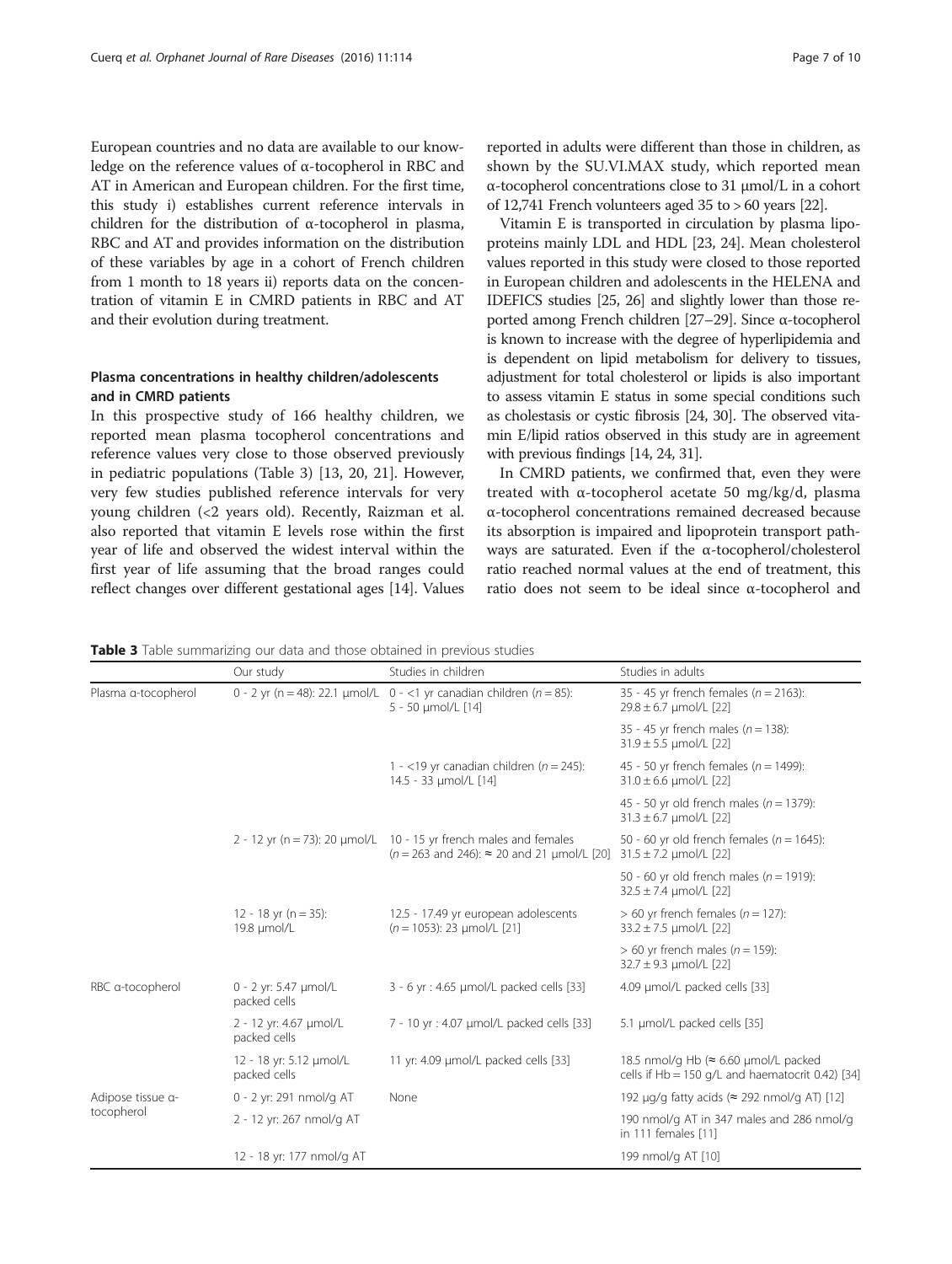cholesterol remain both lower than normal values. It is therefore an inaccurate "normal value" since the capacity to transport adequate quantity of vitamin E to tissues remains impaired [\[32\]](#page-9-0).

# RBC concentrations in healthy children/adolescents and in CMRD patients

Our results regarding RBC α-tocopherol are consistent with those previously described, although concentrations cannot simply be compared to other studies because these concentrations can be expressed in different ways. To our knowledge, a single Japanese study reported references values in children. Their data are in agreement with ours as they reported that the mean RBC tocopherol was 179 μg/100 mL packed cells, ranging from 79 to 320 μg/ 100 ml (corresponding to 4.16 μmol/L packed cells, range  $1.84 - 7.41$   $\mu$ mol/L) in their 261 apparently healthy children aged 3 to 16 years old (For concentrations detailed by age, see Table [3](#page-6-0)) [\[33\]](#page-9-0).

The concentration of vitamin E in RBC in adults seems to be equivalent to concentrations in children, given that RBC tocopherol was : i) 4.09 μmol/L packed cells in 26 adult controls aged between 20 and 33 years old in the study about Japanese children [\[33\]](#page-9-0) ii) 18.5 nmol/g Hb (corresponding to 6.59  $\mu$ mol/L packed cells if Hb = 150 g/L and haematocrit 0.42) in a control population of 67 healthy adults [\[34\]](#page-9-0) iii) 5.1 μmol/L packed cells in a population of 20 healthy adults not supplemented [\[35\]](#page-9-0).

In CMRD patients, the vitamin E in RBC was decreased to about half of the normal value defined in the study after 2 months of wash out but increased to a normal value after 4 months of supplementation. These results are consistent with the half-life of erythrocytes of  $\approx 120$  days and with results found by others in patients with genetic hypocholesterolemia : i) Bieri et al. reported normal concentrations of α-tocopherol in RBC in two abetalipoproteinemia patients that were administered 750 mg aqueous d-α-tocopherolyl succinate daily for several months [[36](#page-9-0)] and ii) Hatam et al. reported on a single supplemented abetalipoproteinemia patient with RBC α-tocopherol concentrations ten times higher than a subject not taking supplemental vitamin E (although the RBC concentration was less than seen in normal subjects) [\[37\]](#page-9-0). Similarly, Clarke et al. observed that normal RBC α-tocopherol concentrations were noted in 2 homozygous hypobetalipoproteinemia patients receiving supplementation, whereas they remained low in one patient with ABL even if he was supplemented [\[38\]](#page-9-0).

# AT concentrations in healthy children/adolescents and in CMRD patients

Since vitamin E is a fat-soluble compound stored in AT, concentrations in AT may be a better indicator of long term intake than plasma levels. One objective of this work

was to establish reference values for α-tocopherol in AT in healthy children. We found that adipose α-tocopherol concentrations in children  $(258 \pm 146 \text{ nmol/g}, n = 144)$ were similar to those described in adults.

In adults, the concentration of α-tocopherol in AT was i) 192 μg/g fatty acids (corresponding to approximately 292 nmol/g of adipose tissue) in 727 healthy controls enrolled in the EURAMIC study [\[12](#page-9-0)] and ii) 190 nmol/g in 347 male and 286 nmol/g in 111 female controls [\[11](#page-9-0)]. Traber et al. who studied the effect of thermal injury on body stores of vitamin E in pediatric patients  $(n = 8,$ mean age = 15 years) showed that the AT  $\alpha$ -tocopherol concentrations in the initial biopsy within the first week after injury were 199 nmol/g and reported that the normal range observed in healthy adults was 200 to 700 nmol/g [\[10](#page-9-0)]. Interestingly, as with plasma tocopherol, adipose α-tocopherol concentrations were significantly higher in very young children (<2 years old) than in older children (>12 years).

Finally, our CMRD patients who have been treated by the recommended daily dose of 50 mg/kg of tocopherol acetate for many years, had normal adipose α-tocopherol concentrations after 2 months of wash out and 4 months of treatment. This is in agreement with findings that some ABL patients on massive supplementation with vitamin E did achieve normal concentrations of AT tocopherol [[8, 39\]](#page-9-0) and illustrates that changes in AT are very slow. Handelman et al. estimated that more than 2 years are required for the α-tocopherol/γ-tocopherol ratio to reach a new steady state after a change in α-tocopherol intake [\[40\]](#page-9-0).

# Correlations between α-tocopherol in plasma, RBC and AT in healthy children

Informations on the relationship between plasma, RBC and AT levels of α-tocopherol in the free-living human population are very limited.

We found a weak correlation between plasma and RBC α-tocopherol in children. This correlation coefficient was a bit lower than those reported by Mino et al.  $(r = 0.59,$  $p < 0.001$  [[33\]](#page-9-0) and Lehmann et al.  $(r < 0.40)$  [\[35](#page-9-0)] and was not improved by adjusting for lipids.

In this work, the coefficient of correlation between plasma and adipose α-tocopherol concentrations in the group of children aged 12 to 18 years old ( $r = 0.32$ ,  $p = 0.06$ ) was very close to those observed in adults by Kardinaal et al.  $(r = 0.31, p < 0.01)$  from 85 healthy, non-smoking volunteers aged 50–70 years in the Netherlands [\[41\]](#page-9-0) and El-Sohemy et al.  $(r = 0.27, p \text{ not specified})$  in a population of 482 Costa Rican [[11\]](#page-9-0). Su et al. also reported a weak correlation ( $r = 0.39$ ,  $p < 0.01$ ) between plasma and AT αtocopherol concentrations in the control group of the EURAMIC study [[42](#page-9-0)]. Finally, in a study with a small number of subjects ( $n = 20$ ), Schäefer et al. showed that total tocopherol in plasma correlated significantly with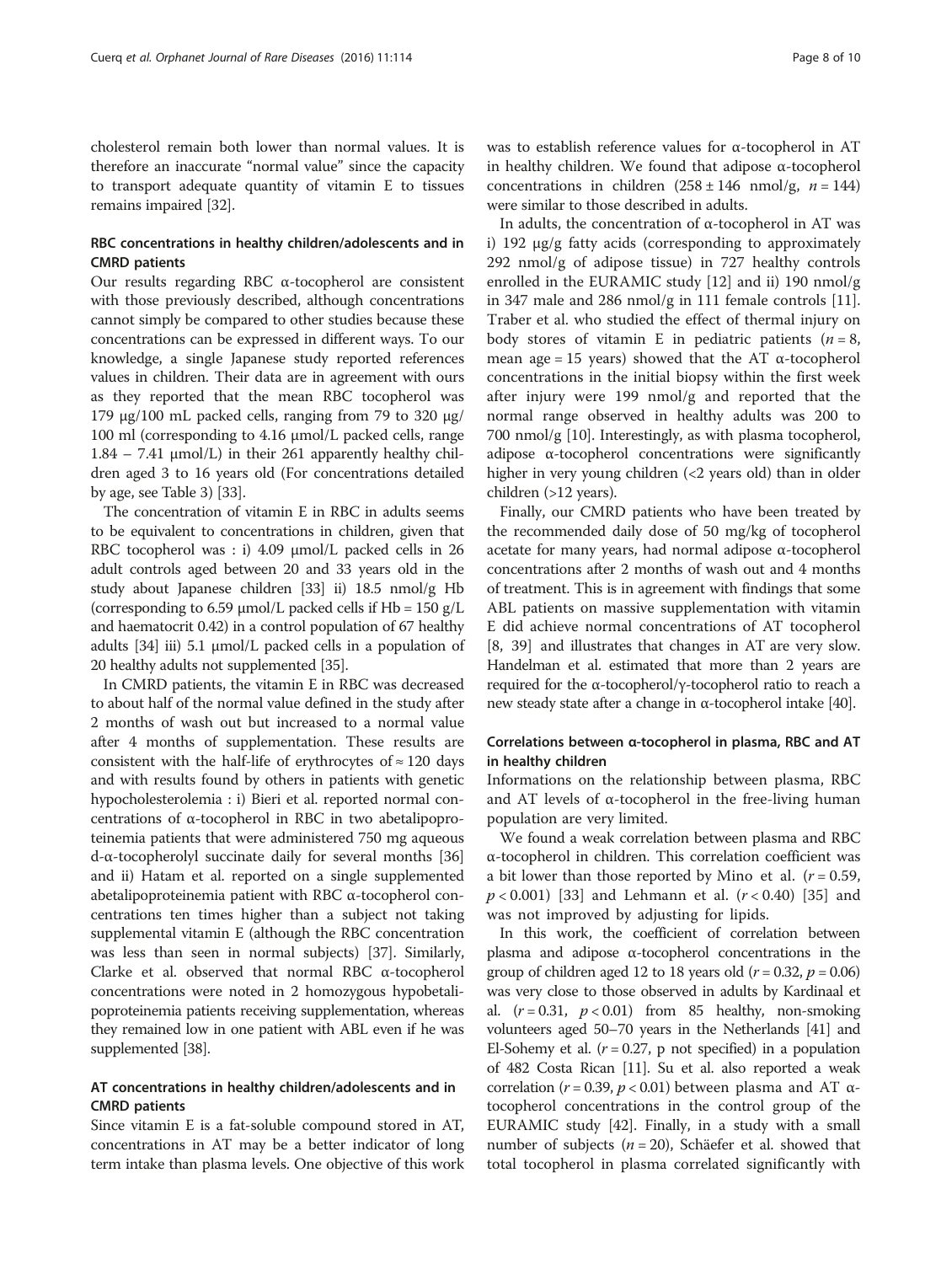<span id="page-8-0"></span>AT total tocopherol ( $r = 0.47$ ,  $p < 0.05$ ) and that the content of n-3 fatty acids in AT influenced AT vitamin E negatively [[43](#page-9-0)]. Taken together this indicates that adipose α-tocopherol concentrations are also influenced by factors other than α-tocopherol intake or blood concentrations such as genetic differences, needs for rapid development and growth, or overall dietary habits in children.

We failed to detect any correlation between AT and RBC in healthy controls subjects. Those results are consistent with the fact that AT α-tocopherol probably represents a long-term measure of α-tocopherol status whereas RBC α-tocopherol reflect a shorter-term intake.

## Conclusion

We established for the first time the reference values of α-tocopherol in plasma, RBC and AT in children, from the neonatal period to early adulthood. These values will be useful to assess the vitamin E nutritional status of children in epidemiological studies or in particular diseases, such as primary hypocholesterolemia including CMRD, familial hypobetalipoproteinemia and abetalipoproteinemia. Our data suggest that RBC α-tocopherol is a relevant biomarker to monitor children with chylomicron retention disease. It appears to be an appropriate biomarker of deficiency and effectiveness of treatment since it decreases rapidly and can be normalized after 4 months of supplementation; It is less influenced by lipids than plasma α-tocopherol. The biopsy of AT could be used at diagnosis to assess the severity of the vitamin E deficiency and periodically after a long duration of vitamin E therapy to assess whether the treatment is effective and achieves values close to normal. However, AT biopsies are not useful for regular monitoring due to the very slow change of vitamin E concentrations in AT.

Considering that platelet tocopherol concentrations are not influenced by lipids [\[35](#page-9-0)], reference values in children would have been relevant given that it is important to use more than one biomarker for tocopherol to evaluate the effectiveness of treatment in patients with severe hypocholesterolemia. Moreover, it is not clearly established whether increased oxidative stress is seen in genetic hypocholesterolemia. The measurement of urinary F2-isoprostanes in healthy children and CMRD patients would probably have provided valuable information [\[44\]](#page-9-0).

#### Abbreviations

Apo B, Apolipoprotein B; AT, Adipose tissue; CMRD, Chylomicron Retention Disease; HDL, High-density lipoproteins; LDL, Low-density lipoproteins; LDLc, LDL-cholesterol; NS, Non significant; RBC, Red blood cells.

### Acknowledgments

The authors are grateful to the pediatric surgery department of the university pediatric hospital (Dr Dubois Rémi, Dr Gelas Thomas, Pr Mure Pierre Yves, Pr Mouriquand Pierre) for their cooperation, to the Clinical Research and Information Department of their institution as promoter, to the pole IMER (Dr Evelyne Decullier) and to Barbara Baker for improvements to the text.

#### Funding

This study was supported by a researcher fund awared by the Hospices Civils de Lyon to Charlotte CUERQ as well as by a financial contribution from the "Association Lyonnaise de Logistique Post-Hospitalière" (ALLP). The funding organisations played no role in the design of study, choice of enrolled children, review and interpretation of data, or preparation or approval of manuscript.

#### Availability of data and materials

Authors have no software, database or application/tool to share for this paper.

#### Authors' contributions

CC, LR, JD, NP participated in the collection and analysis of data, discussion of results and writing of the manuscript. AR participated in the analysis of data and writing of the manuscript. SC, MD, EB, AL, EL, MMC participated in discussion of results and revision of the manuscript. All authors read and approved the final manuscript.

#### Authors' information

No relevant information.

#### Competing interests

The authors declare that they have no competing interests.

#### Consent for publication

Consent to publish was obtained from all persons, children, and their parent or legal guardian.

#### Ethical approval and Consent to participate

All participants provided their written informed consent before participating in the study, complying with both 'Huriet-Serusclat' law and the Second Declaration of Helsinki. The study protocols were approved by the local ethic committee and by the French National Agency for Medicines and Health Products.

## Author details

<sup>1</sup> Biochemistry Department, Lyon Sud Hospital, Hospices Civils de Lyon, Lyon, France. <sup>2</sup>INSERM U1060, INRA UMR 1397, INSA-Lyon, CarMeN Laboratory Université Lyon 1, Lyon, France. <sup>3</sup>Pediatric Hepato-Gastroenterology and Nutrition Unit, Hôpital Femme Mère Enfant de Lyon, Hospices Civils de Lyon, Lyon, Bron, France. <sup>4</sup>Hospices Civils de Lyon, Pole IMER, Lyon, France<br><sup>5</sup>Eódération d'ondocripologie, maladier métaboliques, diabète et put <sup>5</sup>Fédération d'endocrinologie, maladies métaboliques, diabète et nutrition, Hôpital Louis Pradel, Hospices Civils de Lyon, Lyon, Bron, France. 6 Dyslipidemia Unity, Department of Biochemistry and Molecular Biology, Centre de Biologie et de Pathologie Est, Hospices Civils de Lyon, Lyon, Bron, France. <sup>7</sup> Research Centre, CHU Sainte-Justine, Université de Montréal Montréal, Québec H3T 1C5, Canada. <sup>8</sup>Department of Nutrition, Université de Montréal, Montréal, Québec H3T 1A8, Canada.

## Received: 9 June 2016 Accepted: 3 August 2016 Published online: 12 August 2016

#### References

- 1. Burton GW, Traber MG. Vitamin E: antioxidant activity, biokinetics, and bioavailability. Annu Rev Nutr. 1990;10:357–82.
- 2. Zingg JM, Azzi A. Non-antioxidant activities of vitamin E. Curr Med Chem. 2004;11:1113–33.
- 3. Clarke MW, Burnett JR, Croft KD. Vitamin E in human health and disease. Crit Rev Clin Lab Sci. 2008;45:417–50.
- 4. Peretti N, Sassolas A, Roy CC, Deslandres C, Charcosset M, Castagnetti J, et al. Guidelines for the diagnosis and management of chylomicron retention disease based on a review of the literature and the experience of two centers. Orphanet J Rare Dis. 2010;5:24.
- 5. Hooper AJ, Burnett JR. Update on primary hypobetalipoproteinemia. Curr Atheroscler Rep. 2014;16:423.
- 6. Levy E. Insights from human congenital disorders of intestinal lipid metabolism. J Lipid Res. 2015;56:945–62.
- 7. Traber MG, Kayden HJ. Tocopherol distribution and intracellular localization in human adipose tissue. Am J Clin Nutr. 1987;46:488–95.